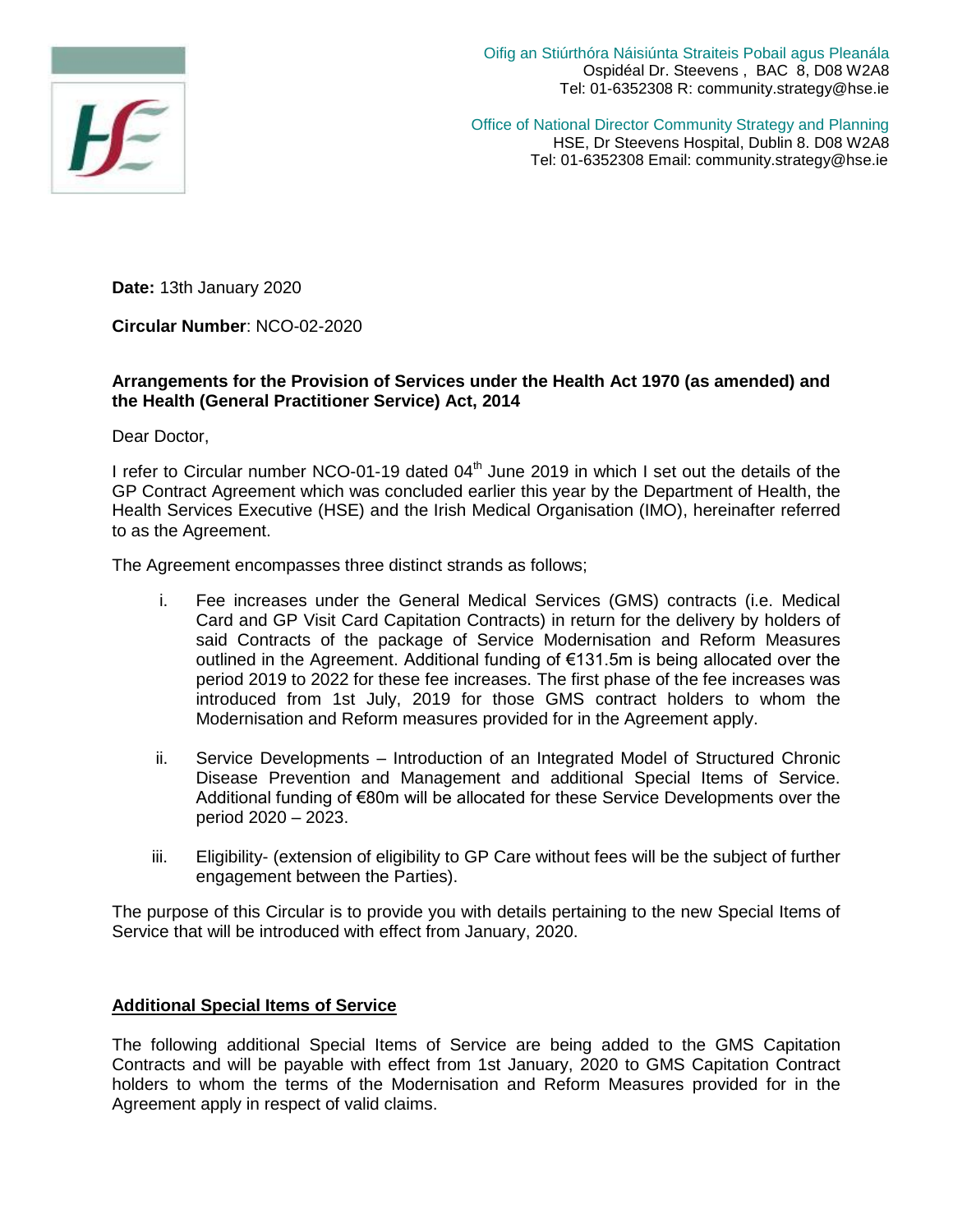- I. Therapeutic Phlebotomy for eligible patients with Haemochromatosis. It is estimated that the introduction of this new item of service on 1st January 2020 will allow up to 8,000 GMS patients to access a therapeutic phlebotomy service in General Practice thereby obviating the need for such patients to attend hospital outpatient clinics for same. The PCERS code for claiming this new special item of service is *AL*.
- II. Provision, on a pilot basis, of Virtual Clinics involving GPs and a Consultant Cardiologist to discuss eligible patients with heart failure and agree/amend care plans for these patients where clinically necessary. This new item of service will initially be confined to the pilot clinic in the Carlow/Kilkenny area with a view to extending it to a further 3 clinics by 2022. It is estimated that the 4 clinics, when fully operational will provide 17,500 virtual clinic slots per year.
- III. In recognition of the onerous workload demands arising from their involvement in involuntary admissions under mental health legislation GPs will be able to claim a fee in respect of the examination of a person and making a recommendation for that person to be involuntarily admitted to an approved centre under Section 10 of the Mental Health Act 2001.

The claiming process for Items II and III above shall be the subject to further communication from the HSE in the coming weeks.

Details of the fee rates for the additional Special Items of Service are set out in the **Appendix** to this Circular**.** 

The HSE looks forward to continuing the implementation of the terms of the Agreement including the new Service Developments provided for therein, in collaboration with General Practice during 2020 and subsequent years.

**Yours Sincerely,**

At dealy

**Pat Healy National Director, Community Strategy and Planning**